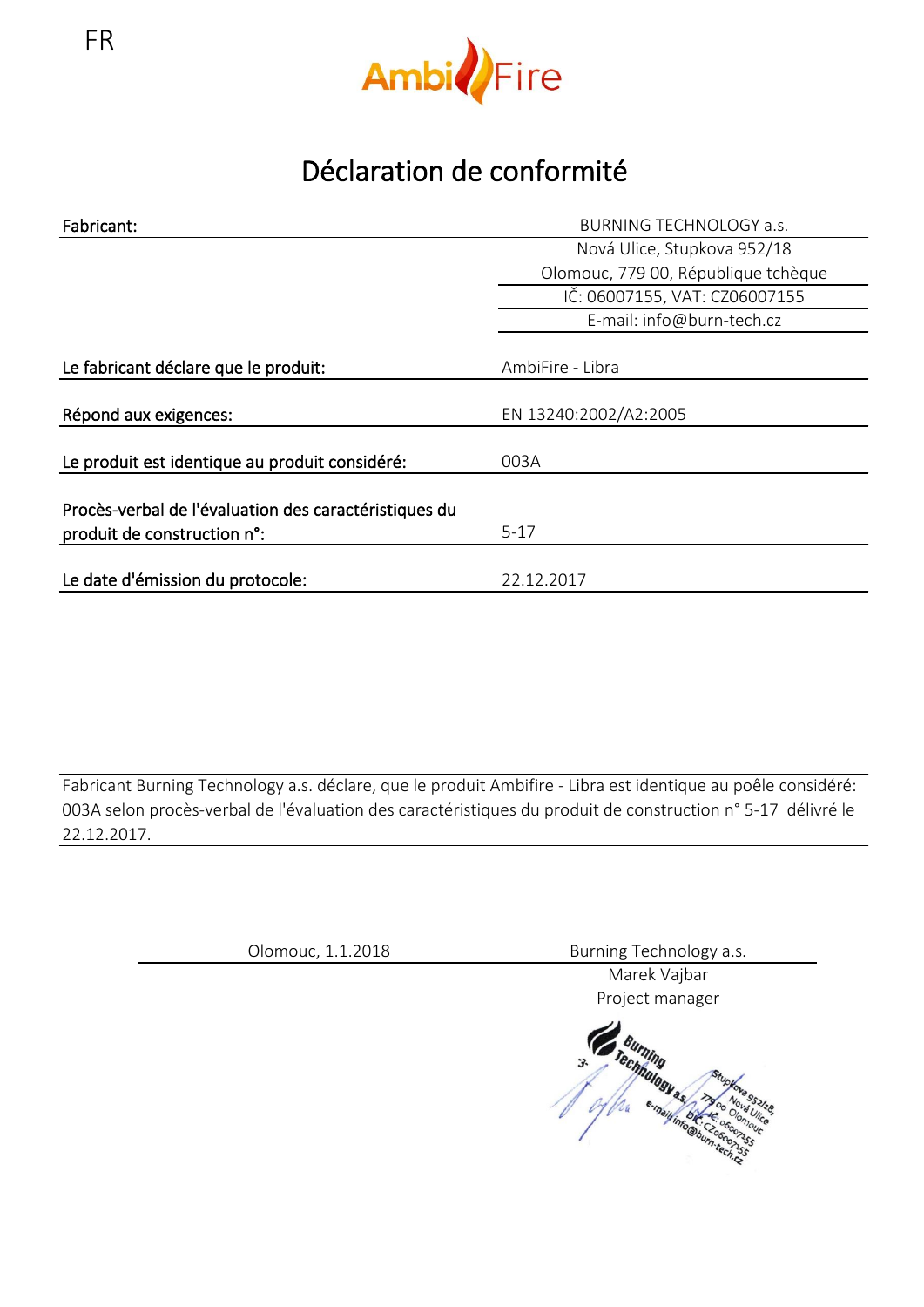

Declaration of conformity

| Manufacturer:                                      | <b>BURNING TECHNOLOGY a.s.</b>  |
|----------------------------------------------------|---------------------------------|
|                                                    | Nová Ulice, Stupkova 952/18     |
|                                                    | Olomouc, 779 00, Czech republic |
|                                                    | IČ: 06007155, VAT: CZ06007155   |
|                                                    | E-mail: info@burn-tech.cz       |
|                                                    |                                 |
| Hereby confirms that product:                      | AmbiFire - Libra                |
|                                                    |                                 |
| Meets norm:                                        | EN 13240:2002/A2:2005           |
| Product is identical with considered product:      | 003A                            |
|                                                    |                                 |
| Report on assesing the performance of construction |                                 |
| product No.:                                       | $5-17$                          |
|                                                    |                                 |
| Date of issued protocol:                           | 22.12.2017                      |

Manufacturer Burning Technology a.s. hereby confirms that product Ambifire - Libra is identical with considered product 003A according to Report on assesing the performance of construction product No.: 5- 17 issued 22.12.2017.

Olomouc, 1.1.2018 Burning Technology a.s.

Marek Vajbar

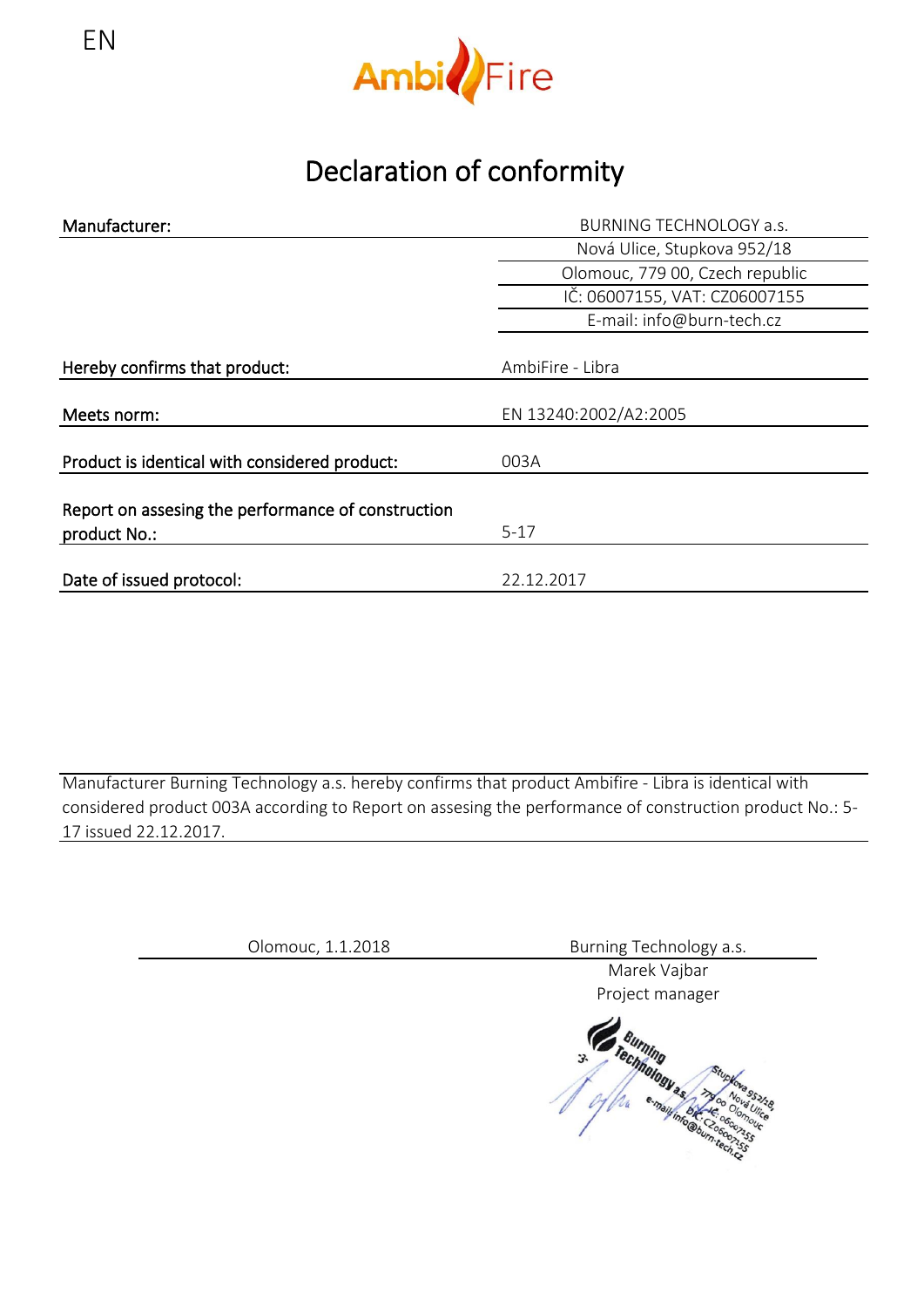

## Konformitätsbewertung

| Hersteller:                                                                 | <b>BURNING TECHNOLOGY a.s.</b>           |
|-----------------------------------------------------------------------------|------------------------------------------|
|                                                                             | Nová Ulice, Stupkova 952/18              |
|                                                                             | Olomouc, 779 00, Tschechische Republik   |
|                                                                             | Id. Nr.: 06007155, Ust-IdNr.: CZ06007155 |
|                                                                             | E-Mail: info@burn-tech.cz                |
| erklärt hiermit, dass das folgende Produkt:                                 | AmbiFire - Libra                         |
| den folgenden Anforderungen entspricht:                                     | EN 13240:2002/A2:2005                    |
|                                                                             |                                          |
| Das Produkt ist identisch mit dem beurteilten Erzeugnis:                    | 003A                                     |
| Protokoll über die Beurteilung der Merkmale des<br><b>Bauproduktes Nr.:</b> | $5-17$                                   |
|                                                                             |                                          |
| Datum der Ausgabe des Protokolls:                                           | 22.12.2017                               |
|                                                                             |                                          |

Der Hersteller Burning Technology a.s. erklärt, dass das Produkt Ambifire - Libra dasselbe wie das beurteilte Erzeugnis 003A gemäß dem Protokoll über die Beurteilung der Merkmale des Bauproduktes Nr. 5-17 vom 22.12.2017 ist.

In Olomouc, 1.1.2018 Burning Technology a.s.

Marek Vajbar Projektmanager